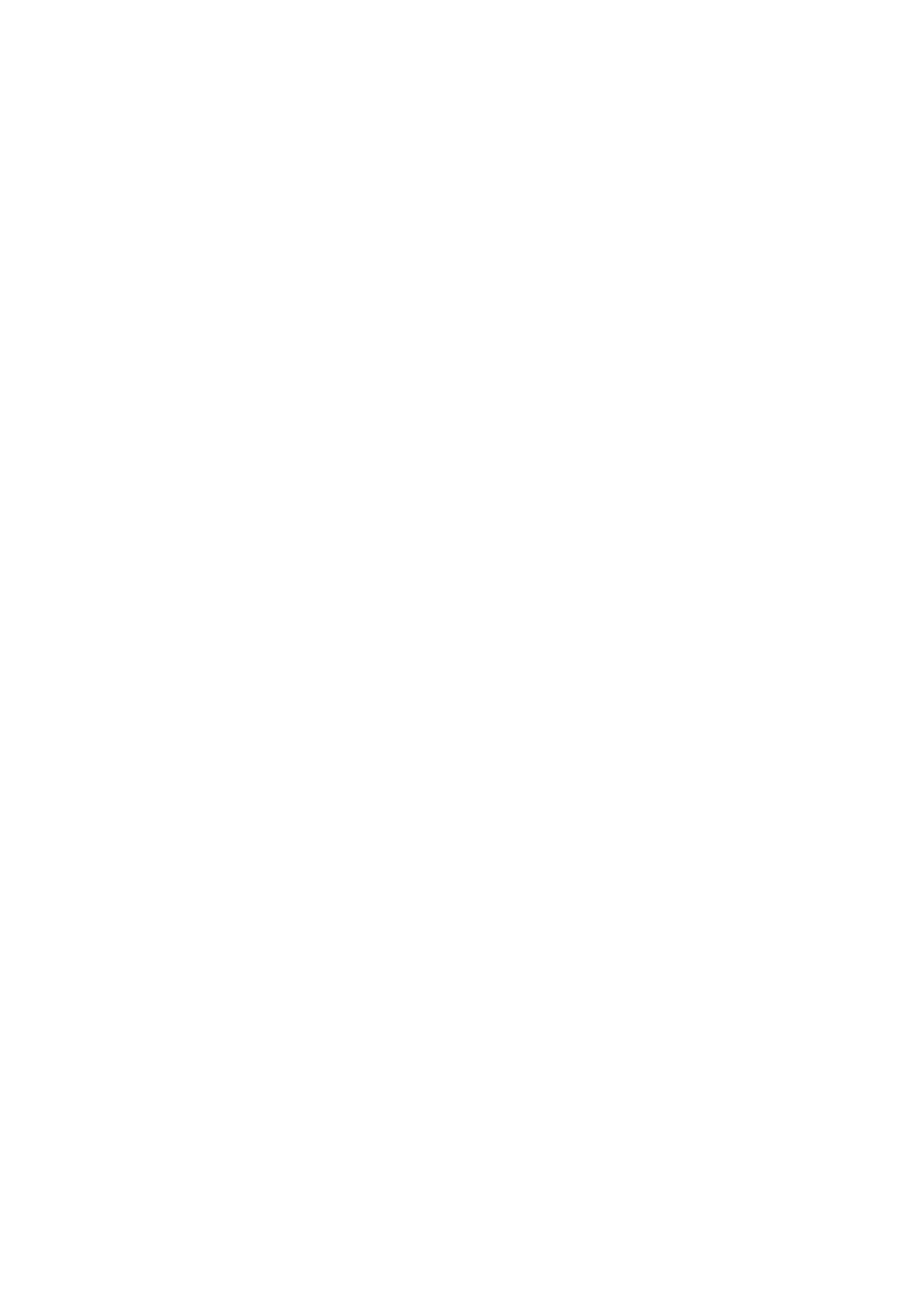# **Table of Contents**

|                                           | 5              |
|-------------------------------------------|----------------|
| Before Turning on the Control Unit        | 5              |
| Elbow Joint Angle Feedback                | 5              |
| Hip Joint Angle Feedback                  | 5              |
| Knee Joint Angle Feedback                 | 4              |
|                                           | 4              |
| Position Angle Sensor                     | 4              |
| Using Control Unit and Angle Sensor       | 4              |
| Operating the Control Unit: What's what?. | 3              |
|                                           | 3              |
| Installing the battery                    | 3              |
| Care of the Control Unit                  | 3              |
| Returns / Repairs                         | $\overline{2}$ |
|                                           | $\overline{2}$ |
| Essential Angle Sensor Unit               | $\overline{2}$ |
|                                           | $\overline{2}$ |
| Indications and Intended Use              |                |
| Before You Start                          | $\overline{2}$ |
| Control Unit Specifications               | 2              |

# **Control Unit Specifications**

Rated power source 9v DC Format Battery Max current consumption 39mA Dimensions (L x W x H) 12.55cm x 7cm x 2.4cm 4.94 in x 2.75 in x 0.94 in Weight (without battery) 116g

#### **Before you start**

- When storing or using this device, do not allow it to come into contact with liquids or intense heat. This may damage the unit and its accessories. Smoke and overheating could result from contact with liquids.
- This device is **not** single use and is for commercial use only.

# **Indications and Intended Use**

Designed to give immediate audio and visual feedback on hip, knee and elbow joint movement, the Essential Angle Sensor can be used to facilitate functional training and improved joint control in various positions.

The angle sensor is portable, easy to set up, simple and efficient to use daily during rehabilitation.

Conditions assisted by the Essential Angle Sensor may include Acquired Brain Injury or rehabilitation post orthopaedic surgery.

# **Essential Angle Sensor Unit**

#### **Includes the following items:**

Carry case with foam inserts Operation Manual Essential Angle Control Unit with belt clip Essential Angle Sensor Straps – 6 sizes 2 - XSMALL (XS) Pink 15 - 20cm (elbow / knee) 2- SMALL (S) Green 22 - 30cm (elbow / knee) 2 - MEDIUM (M) Blue 40 - 55cm (knee / hip) 2 -LARGE (L) Purple 45 -75cm (knee / hip) 2 - XLARGE (XL) Silver 55 - 95cm (knee / hip) 2 - XXLARGE (XXL) Gold 75 – 100cm (hip)

Headphone (Mono)

# **Warranty**

- This unit comes with a 12month warranty on parts from date of purchase.
- Wherever possible a replacement unit will be provided while your unit is being repaired

# **Returns / Repairs Policy**

All items for return or repair must have a return number given by nCounters attached to it.

They should be sent to: **nCounters**  PO BOX 2336 KEW VICTORIA 3101 AUSTRALIA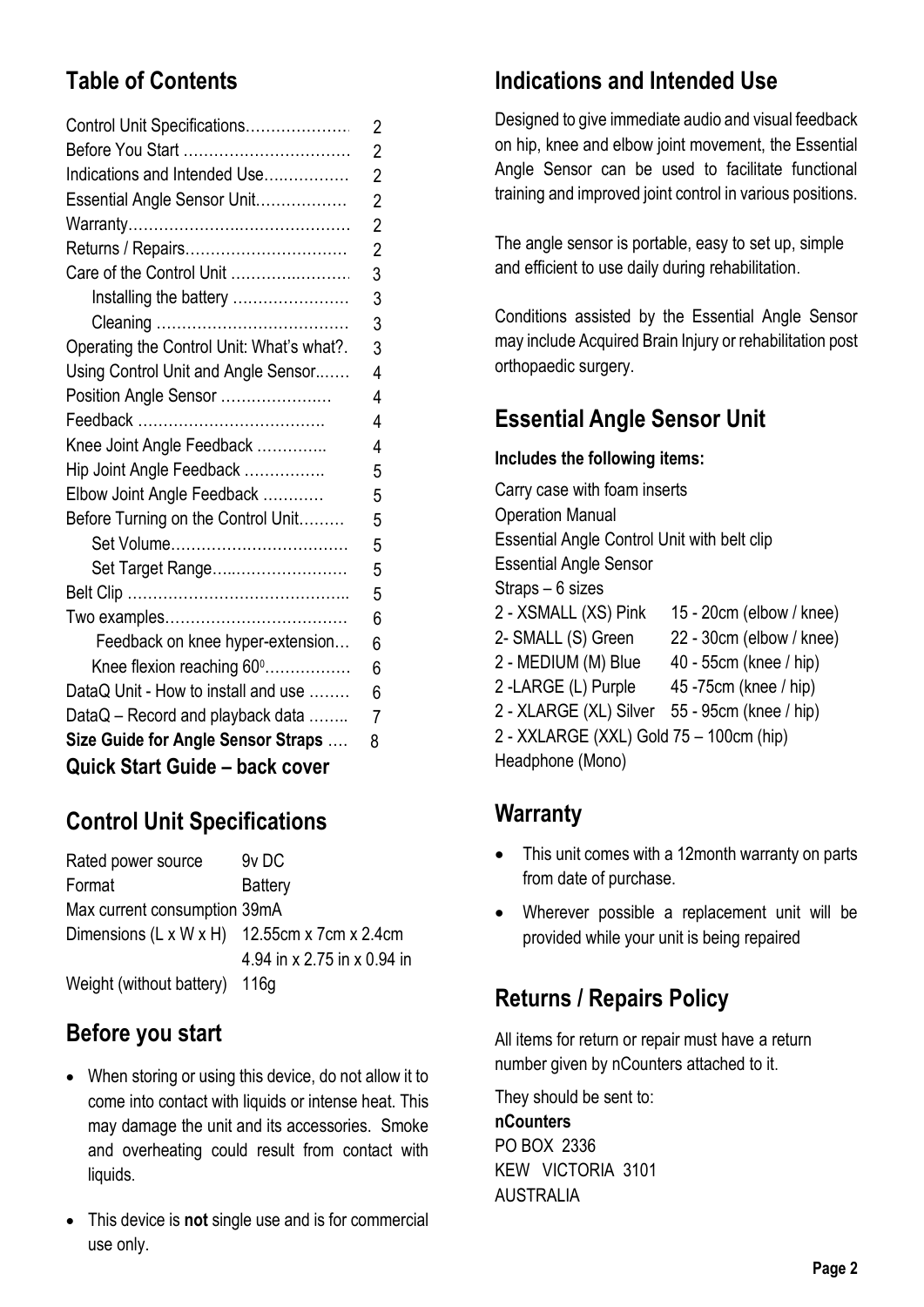# **Care of the Control Unit**

#### **Installing the battery**

- Remove the back panel of the enclosure and insert the battery with the plus (+) and minus (-) poles pointing in the designated direction.
- **Use one 9 Volt (PP3) battery. A rechargeable 9V battery maybe used.**
- Remove the battery if the control unit will not be used for a month or longer.
- If the battery is incorrectly replaced, the control unit will not function.
- In the event of battery leakage, wipe the control unit completely clean and install a new battery.

#### **Cleaning**

All surfaces of this system are non-porous and should be cleaned between each client, using a disinfectant wipe

# **Operating the control unit**

#### **What's what?**



*Figure 1 Control Unit Front Panel* 

#### **NB THERE IS NO AUDIO FEEDBACK WHEN CLIENT IS IN THE TARGET RANGE**

**1. ON / OFF switch** 

#### **2. UPPER LIMIT**

Dial to be used by therapist to establish upper limit of target range

#### **3. OUTPUT for DataQ Unit**

Socket for plug of red cable to transfer data from control unit to DataQ Unit (*Figure 2)*  **See Accessories for DataQ**



*Figure 2 DataQ Output Socket* 

- **4. Headphone Socket (Mono)**
- **5. Volume Control**

For either speaker or headphone

### NB Audio feedback by either speaker or headphone

#### **6. Low Battery LED**

Battery needs to be *immediately* replaced or recharged when LED comes "on"

**7. Speaker** 

#### **8. 10 LED BAR DISPLAY**

Real time visual feedback is provided by a 10 coloured LED display.



**9. INPUT socket**  For Angle Sensor plug

#### **10**. **LOWER LIMIT**

Dial to be used by therapist to establish lower limit of target range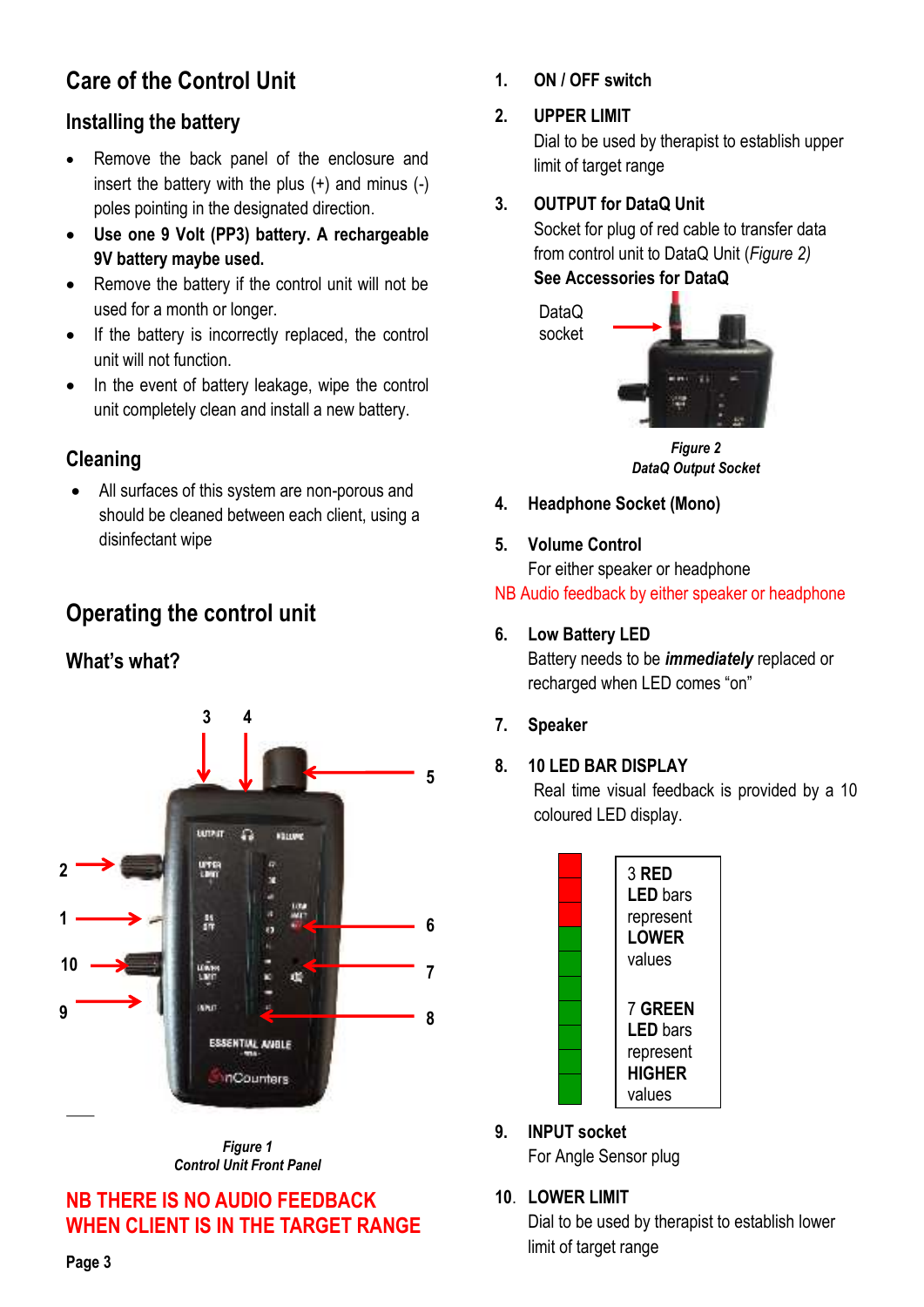# **Using Control Unit and Angle Sensor**

#### **Position Essential Angle Sensor on client**

The angle sensor can be placed over the joint being trained and aligned with standard bony prominences. The metal stays *(Figure 3*) are placed either side of the joint and secured in position by using coloured straps *(Figure 4*). The size Guide for Angle Sensor Straps is on the back page. The angle sensor is connected by a cable to a simple control unit.



*Figure 3* 



*Figure 4* 

#### **Feedback**

Feedback on the joint range wanting to be achieved or worked within is set easily by the therapist.

By turning the dials at the side of control unit the upper and lower limit values are established. When the client's joint angle is between these values, the client will hear no sound. If the joint angle is outside these two limits, then the client will receive audio feedback via the speaker or headphone. The sound changes and increases in pitch the further away the client is from the target range.

#### **Knee Joint Angle Feedback**

The angle sensor can be placed over the **knee joint**  as shown below in *Figure 5 and Figure 6* 



- **For LEFT KNEE angle feedback**  Position this sensor over the lateral side of the knee joint and place the stay with the white line along the calf as shown in *Figure 5* **Ensure the stay marked LEFT THIGH is on the left thigh**
- **For RIGHT KNEE angle feedback**  Position this sensor over the lateral side of the knee joint and place the stay with the white line on thigh.

#### **Ensure the stay marked RIGHT THIGH is on the right thigh**



*Figure 6*

#### **Hip Joint Angle Feedback**

The Angle Sensor can be placed over the *hip* **joint** as shown below in *Figure 7 and Figure 8* 

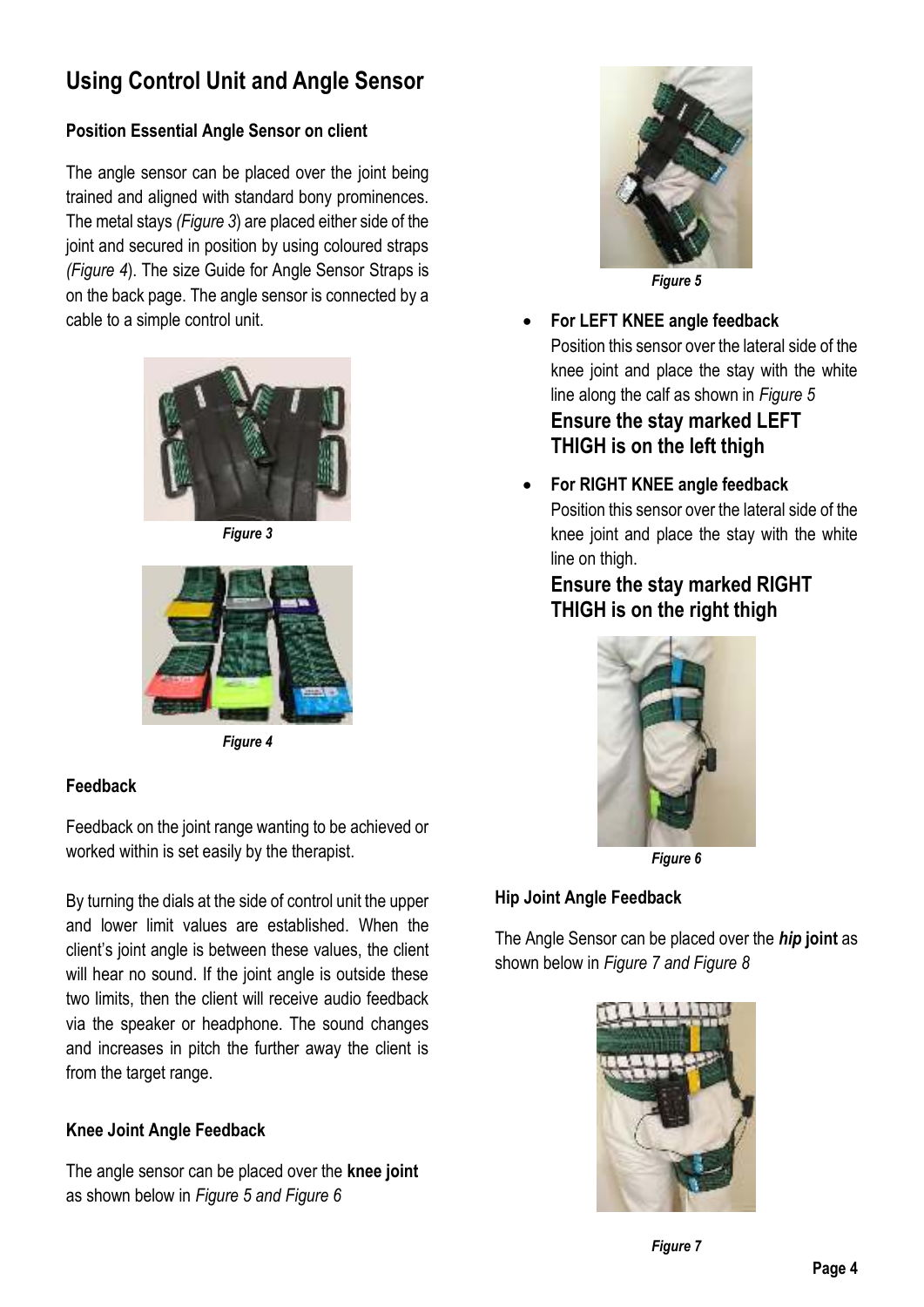

- **For LEFT HIP angle feedback**  Position this sensor over the lateral side of the hip joint and place the stay with the white line along the trunk as shown in *Figure 8* **Ensure the stay marked LEFT THIGH is on the left thigh**
- **For RIGHT HIP angle feedback**  Position this sensor over the lateral side of the hip joint and place the stay with the white line on thigh.

#### **Ensure the stay marked RIGHT THIGH is on the right thigh**

#### **Hip Joint Angle Feedback**

The Angle Sensor can be placed over the **elbow joint**  as shown below in *Figure 9* 



*Figure 9* 

#### **Before turning on the control unit**



*Figure 10*

Once the angle sensor has been positioned on the client, insert angle sensor plug into the input socket as shown in Figure 10.

**Turn on** control unit using the side toggle switch. One of the green or red LEDs will come on.

**Set volume** by using the volume control dial(**5**)in a clockwise direction so the speaker can be heard or alternatively plug the headphone into socket (**4**) and adjust volume until it is comfortable for the client.

#### **Set Target Range**

**Position sensor at angle where feedback is required.** 

The therapist needs to set the correct upper and lower limits. Make sure the two dials are in the following default positions:

- **Lower limit** dial (**10**) fully anti-clockwise (minimum position)
- **Upper limit** dial (**2**) fully clockwise (maximum position)

Firstly, establish lower limit. So, turn this dial (**10**) clockwise until you hear a sound from the speaker / headphone.

Now establish upper limit by turning this dial (**2**) anticlockwise, until you hear a sound from the speaker.

In summary, when the client's joint angle is between the lower and upper limit values, the client will hear no sound. If the joint angle is outside these two limits, then the client will receive feedback.

The sound changes and increases in pitch the further away the client gets from the target range.

**Before using the headphones turn the volume control back to minimum then slowly increase until the sound is comfortable for the client**.



 *Figure 11*

#### **Belt Clip**

Attach Control Unit to client using belt clip shown in *Figure 11*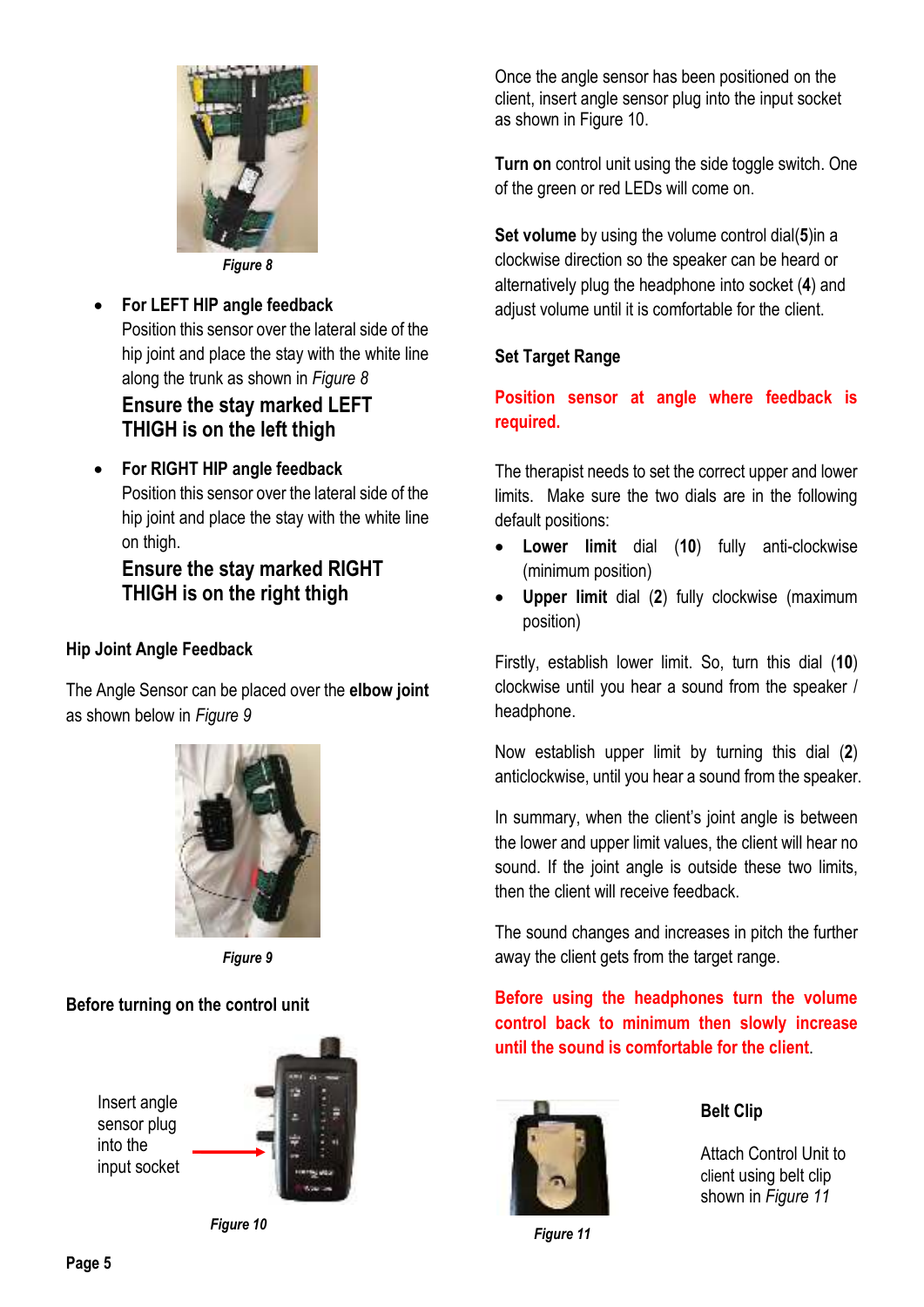**Examples of how the Angle Sensor can be used are as follows:**

#### *Scenario one:*  **Feedback on knee hyper-extension**

Feedback on knee hyper-extension is a common problem encountered post acquired brain injury.

Set the lower limit so the sound comes on just before patient reaches full hyperextension. Set the upper limit dial fully clockwise.

#### *Scenario two:*  **Feedback on knee flexion reaching 60°**

Set lower limit dial fully anti clockwise i.e. minimum position. Set upper limit dial so sound comes on at 60<sup>0</sup> .The numbers on the front are an approximate guide to the angle.

# **Accessories: DataQ Unit**

**DataQ** Unit with software has been pre-configured to accept, record and save data from the Essential Angle Sensor Unit.

#### **What's what?**



*Figure 12*

#### **11. INPUT Socket**

Socket for plug of red cable to connect Essential Angle Sensor Unit to DataQ Unit for transfer of data

#### **12. OUTPUT of data to computer**

USB cable (fixed) for transfer of data to from DataQ Unit to PC.

# **How to use the DataQ Unit**

#### **Follow these steps**:

#### **For installing DataQ software on your PC**

Go to<https://www.dataq.com/products/di-1100/>

Click on software tab.

"Download", WinDaq Software.

Then click "Download now', button.

A DataQ exe file will be downloaded.

This file can also be found on your USB stick, if you have trouble connecting to DataQ.

Double click on this then select "**Next**".

You are asked to select which components should be installed.

Select the first box i.e. DI-145 then "Next", then "Next", then "Next" then "Install".

Wait for your DataQ version to be installed.

Click "Finish"

#### **DataQ data acquisition:**

Plug DataQ USB cable into spare outlet on your PC. Plug red lead into the output socket of your nCounters Essential Seating, Essential Angle Sensor or Force Cane and the other end to your input socket of DataQ.

Turn on whatever nCounters device you are interfacing with DataQ.

To start your DataQ session:

Click on "Hardware Manager" icon found in DataQ Instrumentation folder. This will find your DataQ device.

Then click "Start Windaq" button.

Go to "File", at top of screen and select "Open

Reference File". Select nCounters1 in the "*Reference* 

*Files*", folder of your USB drive.

Then click on File and click Save default setup.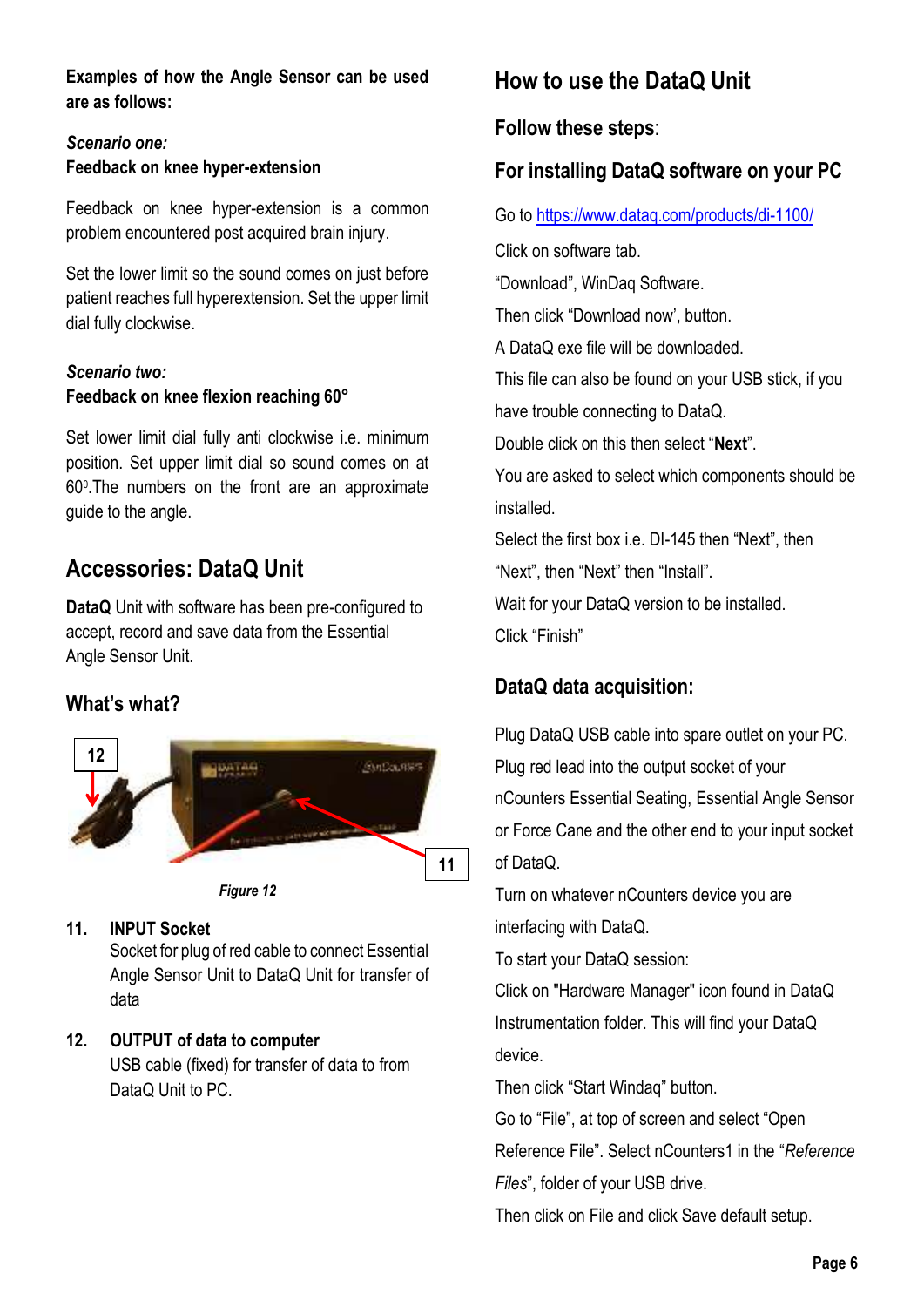From now on every time you start up DATAQ your ncounters1 SETUP file will automatically appear. This file will display your upper limit (RHS), lower limit (LHS) and signal from your sensor in Real Time.

#### **To record your data**

To start recording go to file and click "record". Name your file and the time you want to record for then press OK.

By going to File you can stop recording at any time. When you close the file you are returned to the SETUP file for doing another recording.

#### **DataQ – Playback and record to Excel**

In your DataQ folder that you downloaded you will find application file WINDAQ Waveform Browser. Double click to activate the browser. You will use this software to look at your recorded files. Choose one then, scroll along the bottom of the screen to see all the file. To see the actual values and do further analysis.

To see what further you can do for analysing your data using DataQ see the sample DataQ files that you downloaded.

# **Summary-getting data into Excel – from your recorded file.**

- 1. Click File> Export to Excel
- 2. Click on Green arrow New workbook in Excel will open with all your data.
- 3. Choose your graph from Insert menu (Recommend 2D line graph)

#### **Problems?**

**Please do not hesitate to contact** 

**nCounters via email at:** 

**[support@ncountersonline.com](mailto:support@ncountersonline.com)** 

**or via our enquiry page** 

**[ncountersonline.com](file:///D:/A%20BIOFEEDBACK%20DEVICES%20PTY%20LTD/Marketing%20Website%20Manual/Manual%20CURRENT/Manuals%20for%20printing/ncountersonline.com)**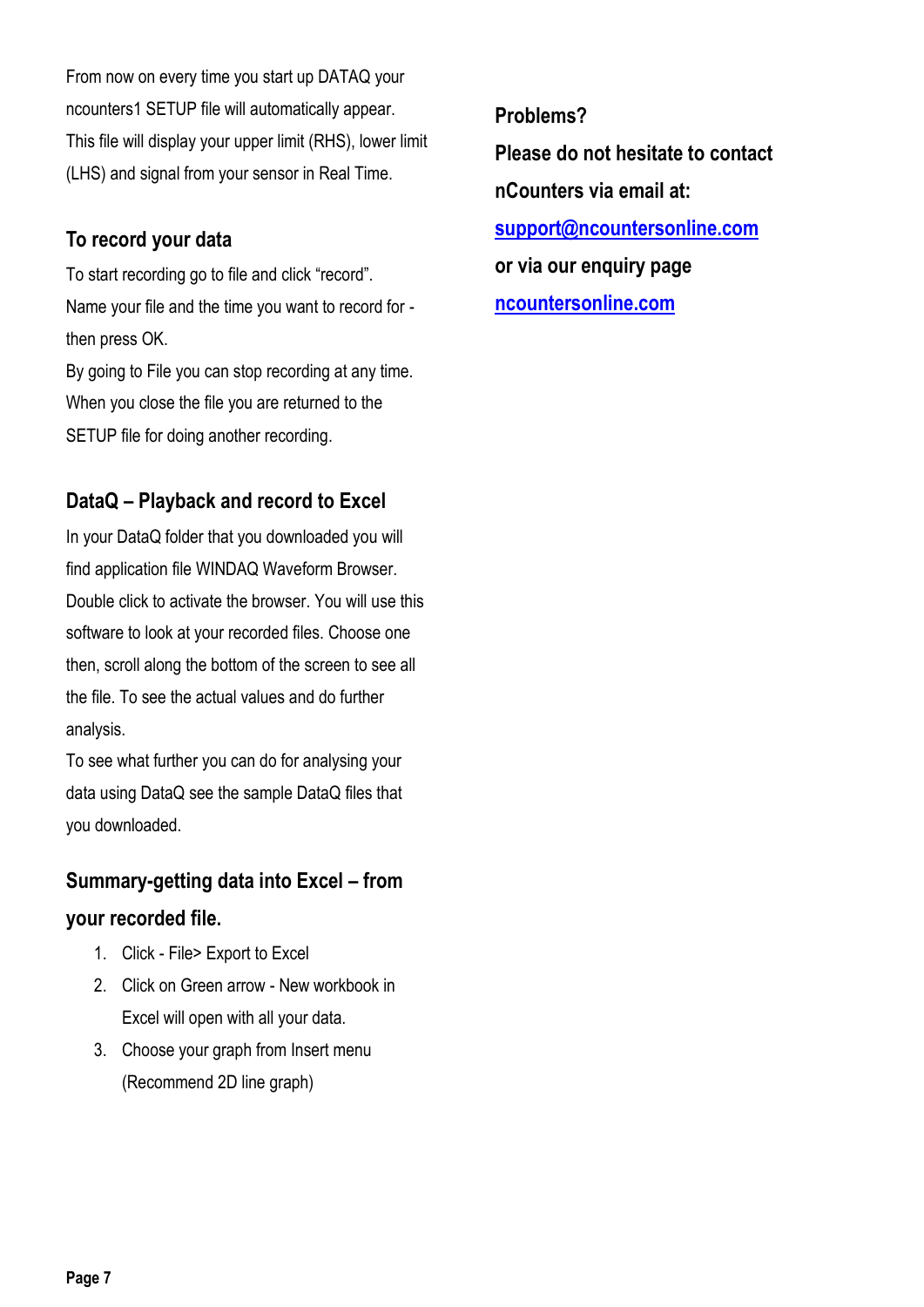